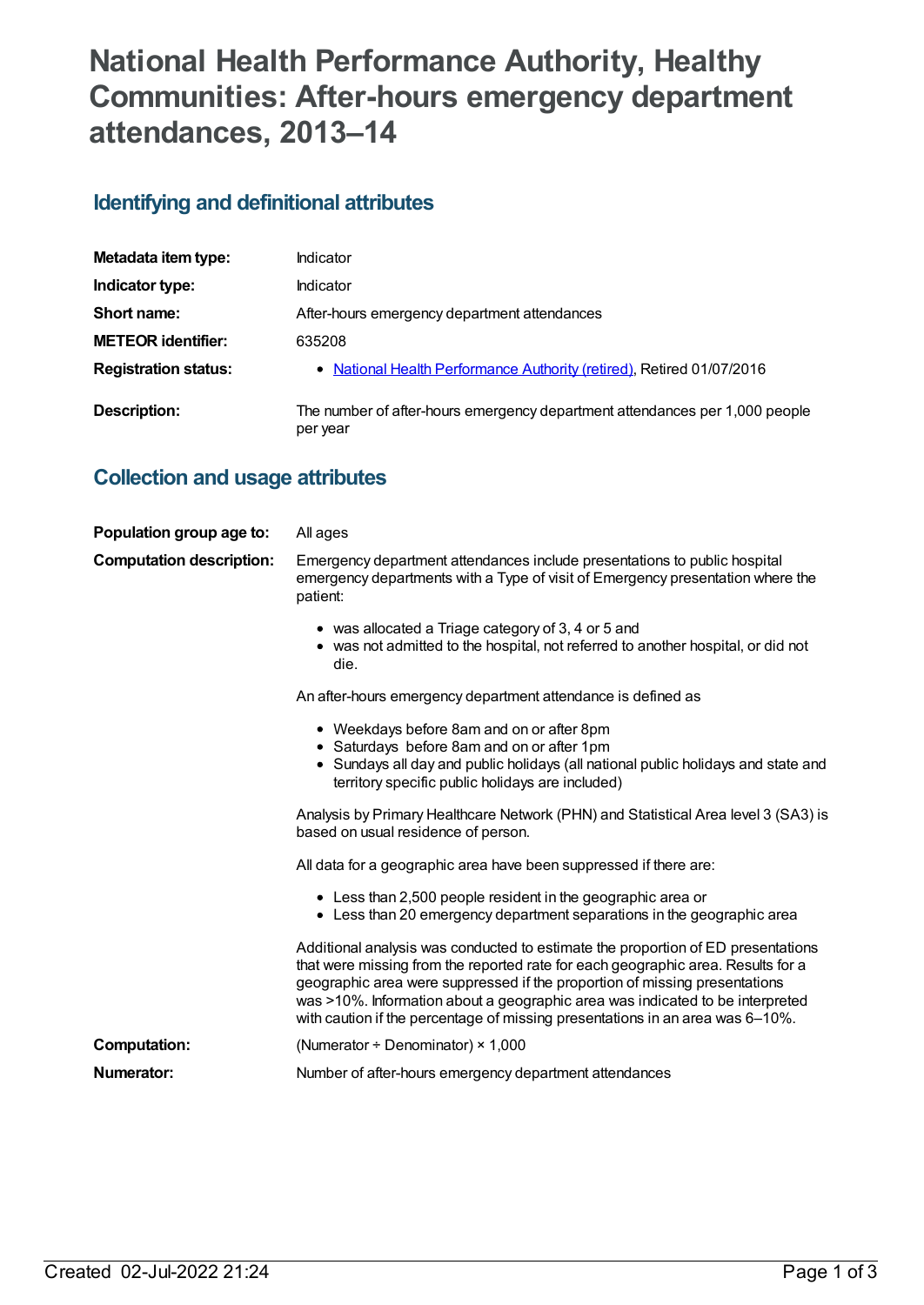Non-admitted patient emergency department service [episode—triage](https://meteor.aihw.gov.au/content/471926) category, code N

#### **Data Source**

National [Non-admitted](https://meteor.aihw.gov.au/content/394733) Patient Emergency Department Care Database

#### **NMDS / DSS**

[Non-admitted](https://meteor.aihw.gov.au/content/509116) patient emergency department care NMDS 2013-14

#### **Guide for use**

Data source type: Administrative by-product data

#### **Data Element / Data Set**

Non-admitted patient emergency department service [episode—episode](https://meteor.aihw.gov.au/content/474159) end status, code N

**Data Source**

National [Non-admitted](https://meteor.aihw.gov.au/content/394733) Patient Emergency Department Care Database

#### **NMDS / DSS**

[Non-admitted](https://meteor.aihw.gov.au/content/509116) patient emergency department care NMDS 2013-14

**Guide for use**

Data source type: Administrative by-product data

#### **Data Element / Data Set**

**Data Element / Data Set**

Emergency department stay—type of visit to emergency [department,](https://meteor.aihw.gov.au/content/474195) code N

#### **Data Source**

National [Non-admitted](https://meteor.aihw.gov.au/content/394733) Patient Emergency Department Care Database

**NMDS / DSS**

[Non-admitted](https://meteor.aihw.gov.au/content/509116) patient emergency department care NMDS 2013-14

#### **Guide for use**

Data source type: Administrative by-product data

**Denominator:** Total estimated resident population (ERP) of Australia at 30 June 2013

| Denominator data |  |
|------------------|--|
| elements:        |  |

[Person—estimated](https://meteor.aihw.gov.au/content/388656) resident population of Australia, total people N[N(7)]

#### **Data Source**

ABS Estimated resident population (total [population\)](https://meteor.aihw.gov.au/content/393625)

#### **Guide for use**

Data source type: Census based plus administrative by-product data

**Disaggregation:** 2013–14

Disaggregation by Primary Health Network (PHN) and Statistical Area Level 3 (SA3)

Some disaggretation may result in numbers too small for publication.